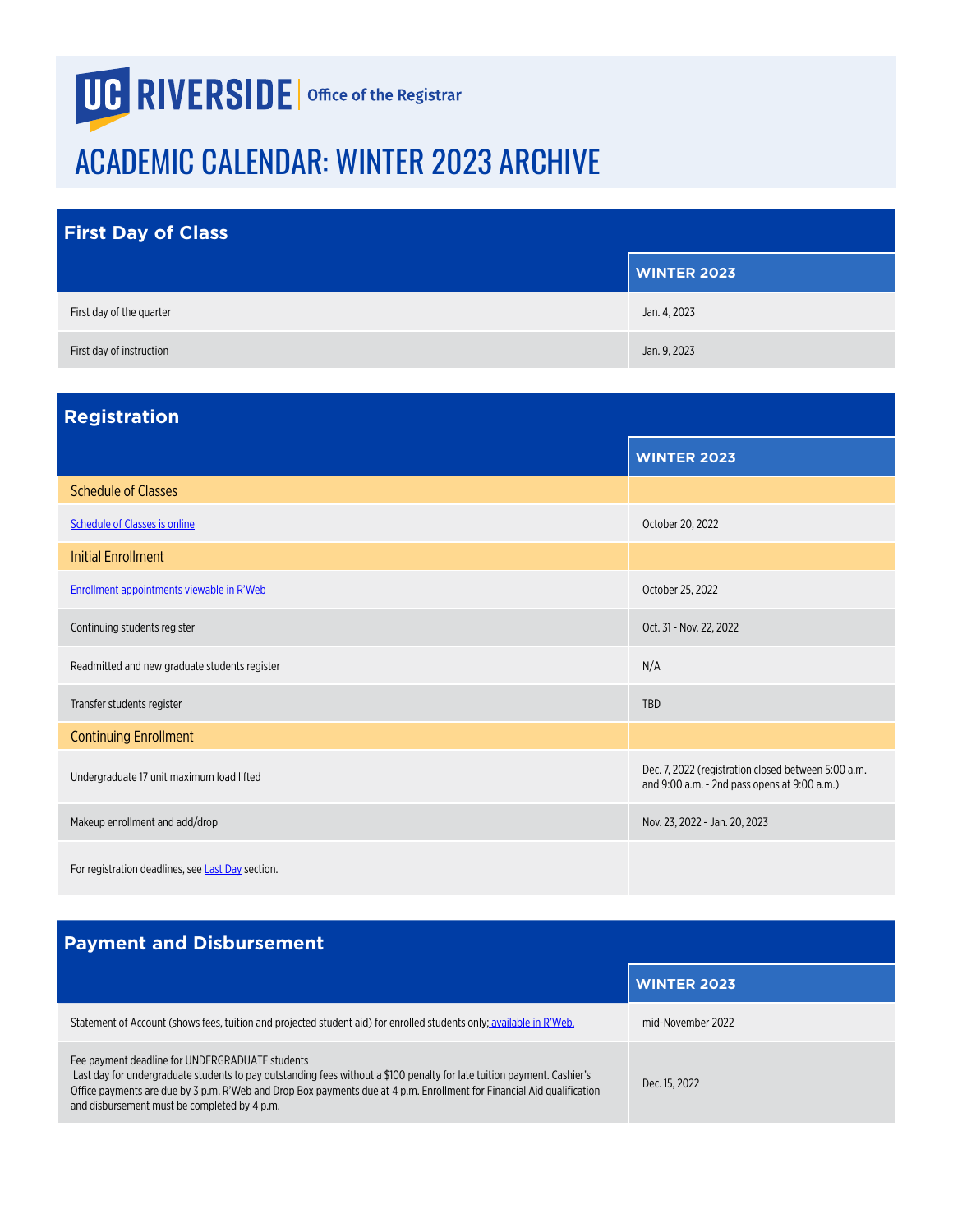<span id="page-1-0"></span>

| Last Day for undergraduate students to pay outstanding fees. If you do not pay, your classes are dropped. Cashier's Office<br>payments are due by 3 p.m. R'Web and Drop Box payments due at 4 p.m. Enrollment for Financial Aid qualification and<br>disbursement must be completed by 4 p.m.                                                                                                    | Jan. 2. 2023 |
|--------------------------------------------------------------------------------------------------------------------------------------------------------------------------------------------------------------------------------------------------------------------------------------------------------------------------------------------------------------------------------------------------|--------------|
| Fee payment deadline for GRADUATE and MEDICAL students Last Day for graduate and medical students to pay<br>outstanding fees. If you do not pay, you will be assessed a \$100 late tuition payment late fee. Cashier's Office payments are<br>due by 3 p.m. R'Web and Drop Box payments due at 4 p.m. Enrollment for Financial Aid qualification and disbursement<br>must be completed by 4 p.m. | Jan. 9. 2023 |
| Student aid refunds disbursed (by direct deposit or mail) by Student Business Services Office                                                                                                                                                                                                                                                                                                    | Jan. 9. 2023 |

**Last day to:**

|                                                                                                                                                                      | <b>WINTER 2023</b> |
|----------------------------------------------------------------------------------------------------------------------------------------------------------------------|--------------------|
| Last day to apply for readmission                                                                                                                                    | September 22, 2022 |
| Last day to mail payment for tuition/fees to allow for processing time. Postmarks not considered. For payment deadlines see<br>the Payment and Disbursement section. | Dec. 1, 2022       |
| Last day to add/drop courses in R'Web (no fee) without a "W" appearing on your transcript. See When To Register for<br>R'Web availability.                           | Jan. 20, 2023      |
| Last day for undergraduates to get dean approval to enroll in 10 or fewer units (and reduced tuition). Part-Time Fee Waivers<br>are due at NOON.                     | Jan. 20, 2023      |
| Last day to add a course without dean approval (no fee). Enrollment Adjustment Forms are due at NOON.                                                                | Jan. 27, 2023      |
| Last day to withdraw from a course (no fee).                                                                                                                         | Jan. 27, 2023      |
| Last day to change grading basis (no fee).                                                                                                                           | Jan. 27, 2023      |
| Last day to withdraw from a course (\$4 Fee). Enrollment Adjustment Forms are due at NOON.                                                                           | Feb. 17, 2023      |
| Last day to change grading basis or variable units (\$4 fee). Enrollment Adjustment Forms are due at NOON.                                                           | Mar. 3, 2023       |
| Last day of instruction                                                                                                                                              | Mar. 17, 2023      |
| Last day to withdraw from UCR for the full term                                                                                                                      | Mar. 17, 2023      |
| Last day to complete work in order to remove an incomplete grade from the prior quarter                                                                              | Dec. 9, 2022       |
| Last day of the quarter                                                                                                                                              | Dec. 9, 2022       |

|                           | <b>WINTER 2023</b>   |
|---------------------------|----------------------|
| <b>Final examinations</b> | Mar. 18, 20-24, 2023 |
| Grades available on R'Web | Apr. 3, 2023         |